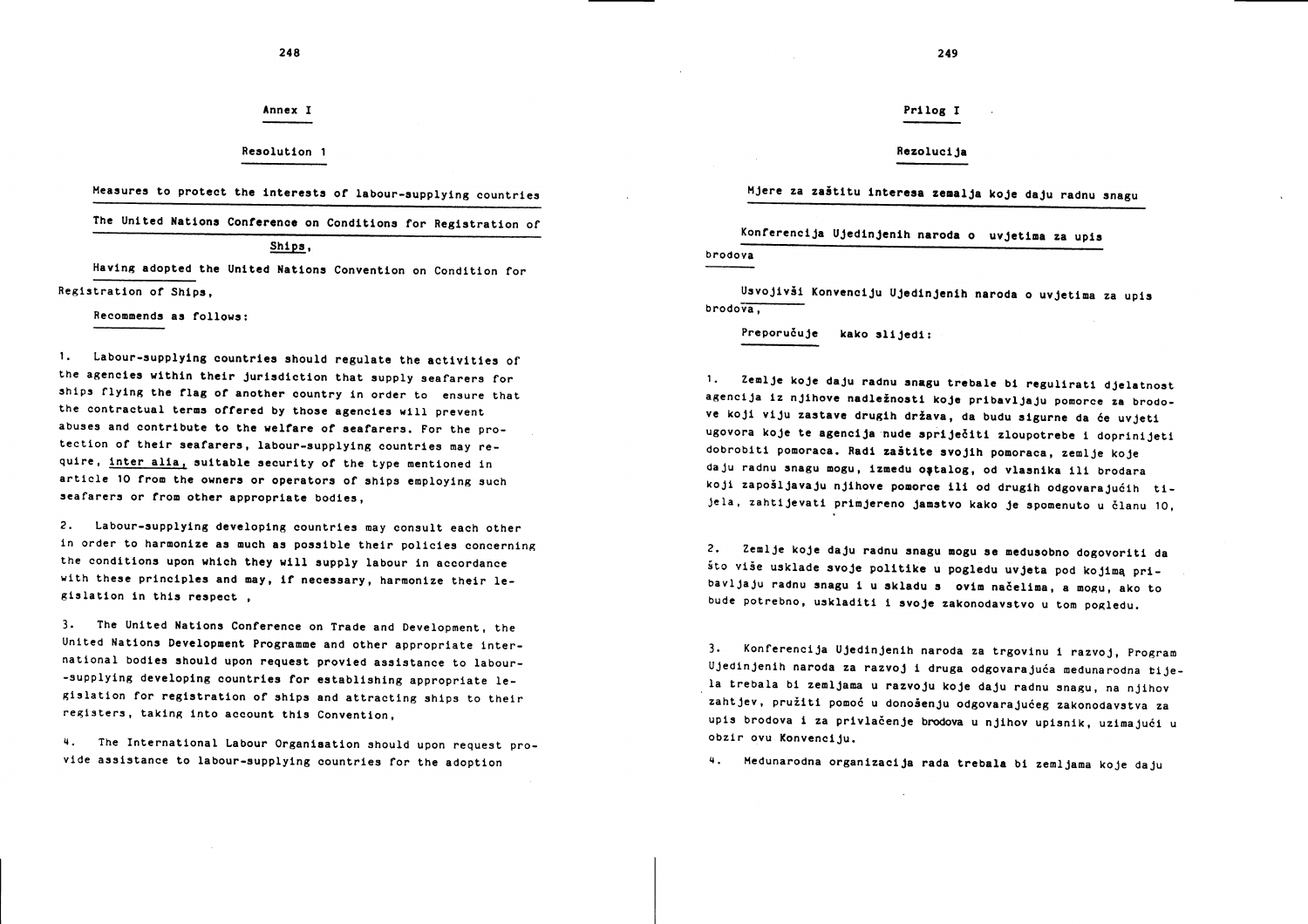of measures in order to minimize labour displacement and consequent economic dislocation. if any, within labour-supplying countries which might result from the adoption of this Convention,

5. Appropriate international organizations within the United Nations system should upon request provide assistance to labour--supplying countries for the education and training of their seafarers, including the provision of training and equipment facilities.

Annex II

Resolution 2

Measures to minimize adverse economic effects

The United Nations Conference on Conditions for Registration

of Ships.

Having adopted the United Nations Convention on Conditions for Registration of Ships,

Recommends as follows:

1. The United Nations Conference on Trade and Development, the United Nations Development Programme and the International Maritime Organization and other appropriate international bodies should provide, upon request, technical and financial assistance to those countries which may be affected by this Convention in order to formulate and implement modern and effective legislation for the development of their fleet in accordance with the provisions of this Convention.

radnu snagu, na njihov zahtjev, pružiti pomoć u donošenju mjera radi smanjenja kretanja radne snage i ekonomskih poremećaja koji bi u zemljama koje daju radnu snagu mogli proizaći iz usvajanja ove Konvencije.

Odgovarajuće medunarodne organizacije iz sustava Ujedinjenih  $5.$ naroda bi trebale zemljama koje daju radnu snagu, na njihov zahtjev, pružiti pomoć za odgoj i obrazovanje njihovih pomoraca, uključujući nabavljanje opreme za obrazovanje.

### Prilog II

Rezolucija II

Mjere za smanjenje suprotnog ekonomskog učinka

Konferencija Ujedinjenih naroda o uvjetima za upis

brodova

Usvojivši Konvenciju Ujedinjenih naroda o uvjetima za upis brodova

Preporučuje kako slijedi:

1. Konferencija Ujedinjenih naroda za trgovinu i razvoj, Program Ujedinjenih naroda za razvoj, Međunarodna pomorska organizacija i druga odgovarajuća međunarodna tijela trebala bi, na zahtjev, pružiti tehničku i financijsku pomoć onim zemljama koje mogu biti pogodene ovom Konvencijom, oko stvaranja i primjene suvremenog i efikasnog zakonodavstva za razvoj njihovih mornarica, u skladu s odredbama ove Konvencije.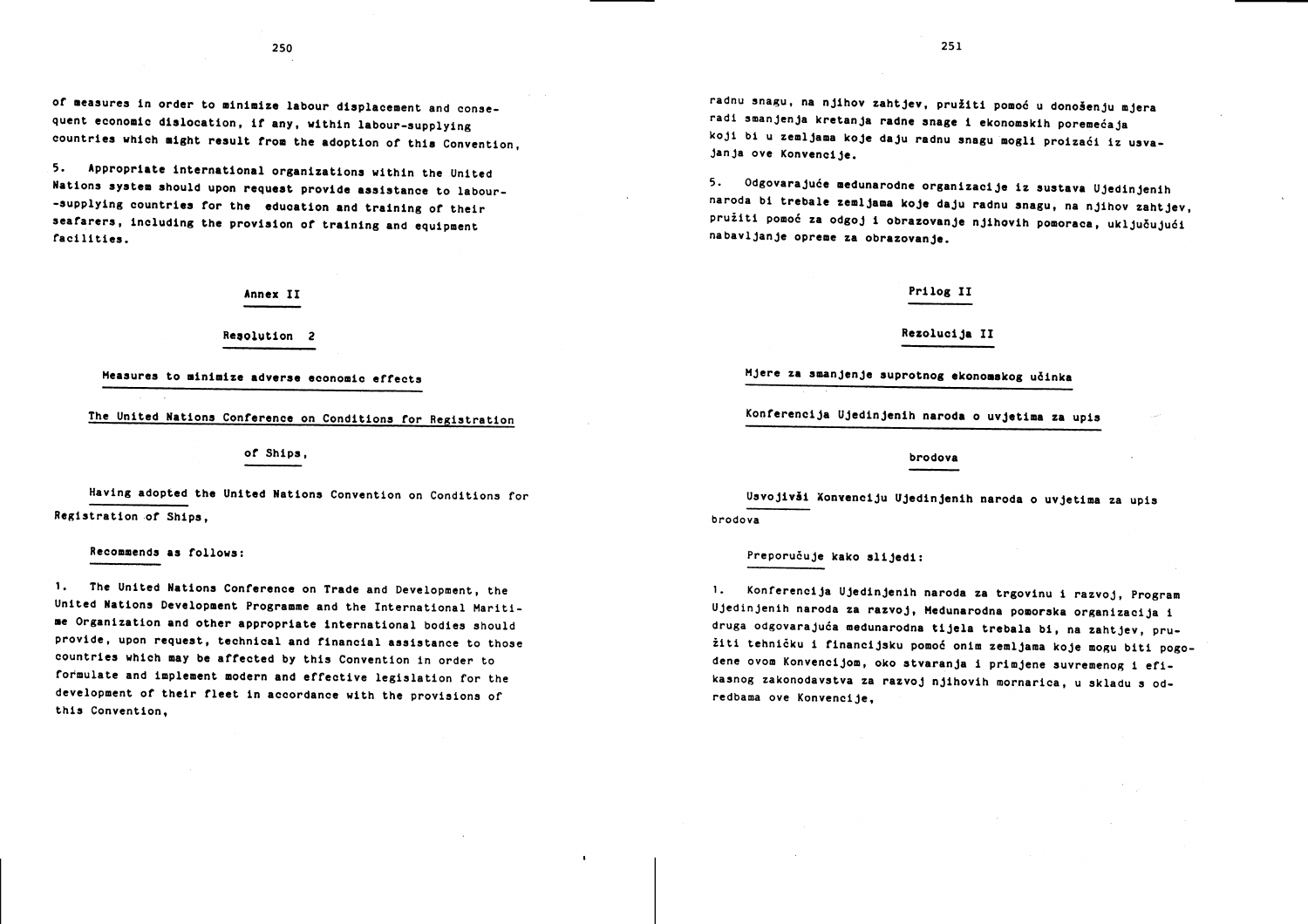2. The International Labour Organization and other appropriate international organizations should also provide, upon request, assistance to those countries for the preparation and implementation of educational and training programmes for their seafarers as may be necessary.

The United Nations Development Programme, the World Bank and  $\overline{3}$ other appropriate international organizations should provide to those countries, upon request, technical and financial assistance for the implementation of alternative national development plans, programmes and projects to overcome economic dislocation which might result from the adoption of this Convention.

# Annex III

Merchant fleets of the world

Ships of 500 grt and above

As at 1 July 1985

Gross registered

 $\ddot{\phantom{1}}$ 

|            | tons (grt) |
|------------|------------|
|            | 52,698     |
|            | 1,332,863  |
|            | 71,581     |
| Argentina  | 2,227,252  |
|            | 1,877,560  |
|            | 134,225    |
|            | 3,852,385  |
|            | 26.646     |
| Bangladesh | 300, 151   |
| Barbados   | 4.034      |
|            | 2,247,571  |

2. Medunarodna organizacija rada i druge odgovarajuće medunarodne organizacije također bi trebale, na zahtjev, pružiti tim zemljama pomoć u pripremanju i provedbi odgojnih i obrazovnih programa za njihove pomorce, kako to bude potrebno,

3. Program Ujedinjenih naroda za razvoj, Svjetska banka i druge odgovarajuće međunarodne organizacije bi trebale, na zahtjev, pružiti tim zemljama tehničku i financijsku pomoć za provedbu alternativnih nacionalnih razvojnih planova, programa i projekata, radi svladavanja ekonomskih poremećaja koji bi mogli proizaći iz usvajanja ove Konvencije.

# Prilog III

Trgovačke mornarice u svijetu Brodovi od 500 brt i više Stanje 1. srpnja 1985.

### Brutto registarske

tone (brt)

| Albanija   | 52.698    |
|------------|-----------|
| Alžir      | 1,332,863 |
| Angola     | 71.581    |
| Argentina  | 2,227,252 |
| Australija | 1,877,560 |
| Austrija   | 134,225   |
| Bahami     | 3.852.385 |
| Bahrain    | 26.646    |
| Banglades  | 300, 151  |
| Barbados   | 4.034     |
| Belgija    | 2,247,571 |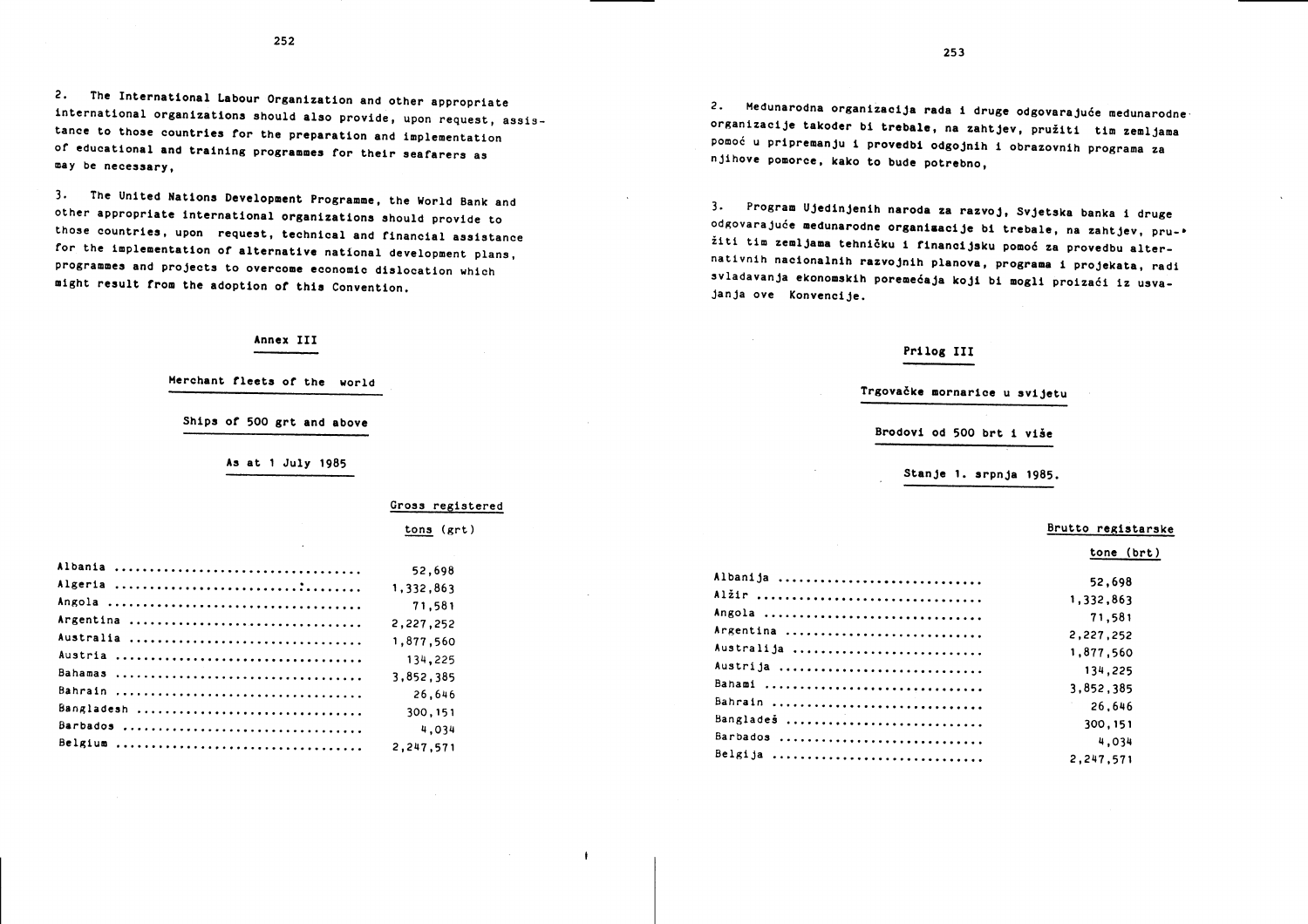|                              | 2,999        |
|------------------------------|--------------|
|                              | 14,913       |
|                              | 5,935,899    |
| Bulgaria                     | 1, 191, 419  |
| Burma                        | 94,380       |
| Cameroon                     | 67,057       |
|                              | 841,048      |
| Cape Verde                   | 8,765        |
|                              | 371,468      |
|                              | 10, 167, 450 |
| Colombia                     | 357,668      |
|                              | 649          |
| Costa Rica                   | 12,616       |
| Côte d'Ivoire                | 124,706      |
|                              | 784,664      |
|                              | 8,134,083    |
| Czechoslovakia               | 184,299      |
| Democratic Kampuchea         | 998          |
| Democratic Yemen             | 4,229        |
|                              | 4,677,360    |
| Djibouti                     | 2,066        |
| Dominica                     | 500          |
| Dominican Republic           | 35,667       |
| Ecuador                      | 417,372      |
| Egypt                        | 835,995      |
| Equatorial Guinea            | 6,412        |
| Ethiopia                     | 54,499       |
| Faeroe Islands               | 39,333       |
|                              | 20,145       |
|                              | 1,894,485    |
|                              | 7,864,931    |
|                              | 92,687       |
| Cambia                       | 1,597        |
| German Democratic Republic   | 1,235,840    |
| Germany, Federal Republic of | 5,717,767    |
| Ghana                        | 99,637       |
|                              | 30,751,092   |
|                              |              |

| Benin                          | 2,999        |
|--------------------------------|--------------|
| Bolivija                       | 14,913       |
| Brazil                         | 5,935,899    |
| Bugarska                       | 1,191,419    |
| Burma                          | 94,380       |
| Kamerun                        | 67,057       |
| Kanada                         | 841,048      |
| Zelenortski otoci              | 8,765        |
| Cile                           | 371,468      |
| Kina                           | 10, 167, 450 |
| Kolumbija                      | 357,668      |
| Komori                         | 649          |
| Costa Rica                     | 12,616       |
| Obala bjelokosti               | 124,706      |
| Kuba                           | 784,664      |
| Cipar                          | 8,134,083    |
| Čehoslovačka ,                 | 184,299      |
| Demokratska Kampućija          | 998          |
| Demokratski Jemen              | 4,229        |
| Dnaska                         | 4,677,360    |
| Djibouti                       | 2,066        |
| Dominika                       | 500          |
| Dominikanska Republika         | 35,667       |
| Ekvador                        | 417,372      |
| Egipat                         | 835,995      |
| Ekvatorijalna Gvineja          | 6,412        |
| Etiopija                       | 54,499       |
|                                | 39,333       |
| Fiji                           | 20,145       |
| Finska                         | 1,894,485    |
| Francuska                      | 7,864,931    |
| Gabon                          | 92,687       |
| Gambija                        | 1,597        |
| Njemačka Demokratska Republika | 1,235,840    |
| Savezna Republika Njemačka     | 5,717,767    |
| Gana                           | 99,637       |
| Grčka                          | 30,751,092   |
|                                |              |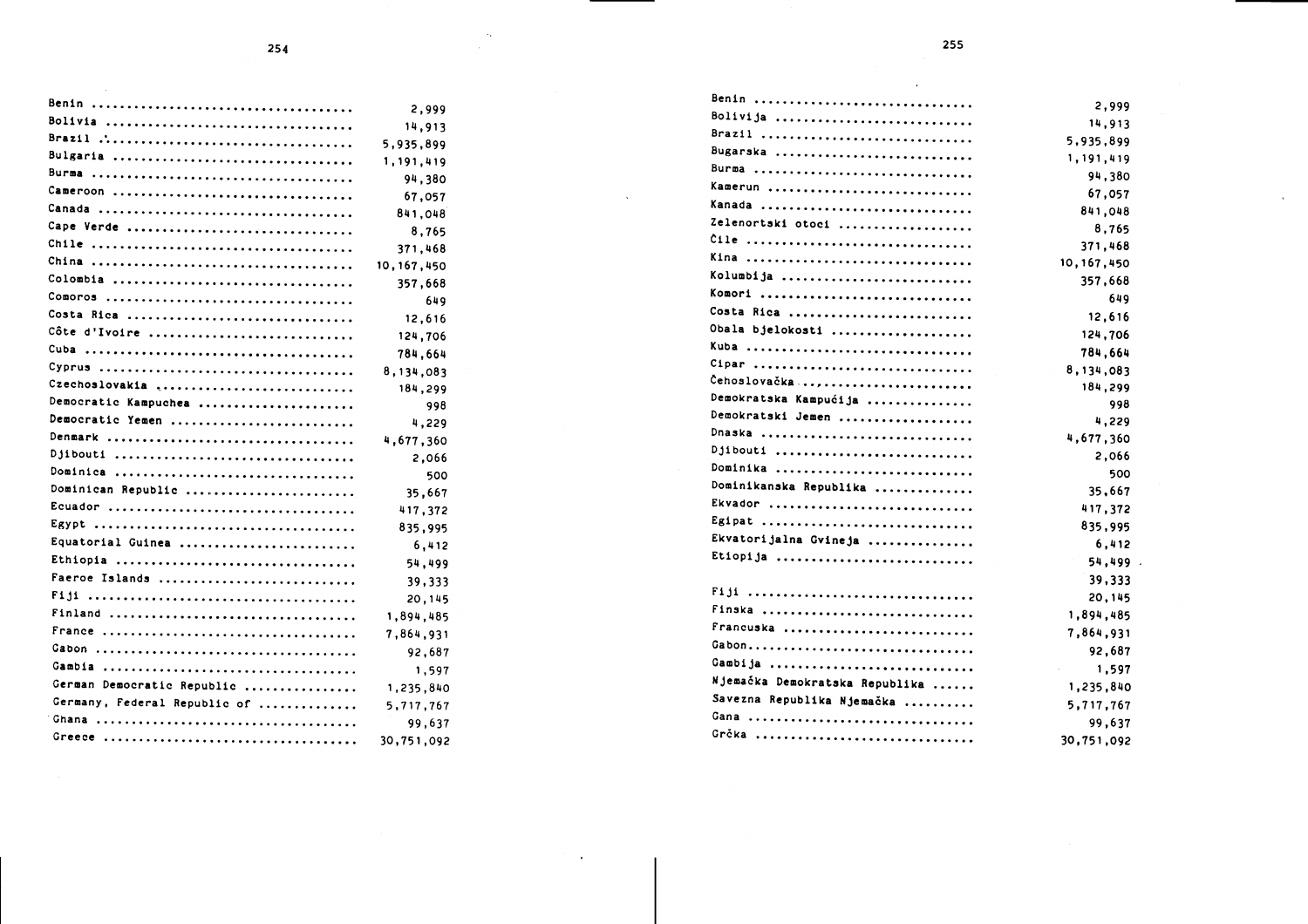| Guatemala                              | 15,569       |
|----------------------------------------|--------------|
|                                        | 598          |
|                                        | 3,888        |
| Honduras                               | 301,786      |
|                                        | 77,182       |
|                                        | 69,460       |
|                                        | 6,324,145    |
| Indonesia                              | 1,604,427    |
| Iran (Islamic Republic of)             | 2,172,401    |
|                                        | 882,715      |
|                                        | 161,304      |
|                                        | 541,035      |
|                                        | 8,530,108    |
|                                        | 7,473        |
|                                        | 37, 189, 376 |
|                                        | 47,628       |
|                                        | 1,168        |
|                                        | 1,480        |
| Korea, Democratic People's Republic of | 470,592      |
| Korea, Republic of                     | 6,621,898    |
|                                        | 2,311,813    |
|                                        | 461,525      |
|                                        | 57,985,747   |
| Libyan Arab Jamahiriya                 | 832,450      |
| Madagascar                             | 63,115       |
|                                        | 1,708,599    |
|                                        | 125,958      |
|                                        | 1,836,948    |
| Mauritania                             | 1,581        |
| Mauritius                              | 32.968       |
|                                        | 1,282,048    |
|                                        | 3,268        |
|                                        | 377,702      |
| Mozambique                             | 17,013       |
|                                        | 64,829       |
| Netherlands                            | 3,628,871    |
| New Zealand                            | 266,285      |
|                                        |              |

| Guatemala                              |              |
|----------------------------------------|--------------|
| Gvineja                                | 15,569       |
| Gvajana                                | 598          |
|                                        | 3,888        |
| Honduras                               | 301,786      |
| Madžarska                              | 77,182       |
| Island                                 | 69,460       |
| Indija                                 | 6,324,145    |
| Indonezija                             | 1,604,427    |
| Islamska republika Iran                | 2,172,401    |
|                                        | 882,715      |
| Irska                                  | 161,304      |
| Izrael                                 | 541,035      |
| Italija                                | 8,530,108    |
| Jamajka                                | 7,473        |
|                                        | 37, 189, 376 |
| Jordan                                 | 47,628       |
| Kenija                                 | 1,168        |
| Kiribati                               | 1,480        |
| Koreja, Demokratska Narodna republika. | 470,592      |
| Republika Koreja                       | 6,621,898    |
| Kuwait                                 | 2,311,813    |
| Libanon                                | 461,525      |
| Liberija                               | 57,985,747   |
| Libijska Arapska Džamahirija           | 832,450      |
| Madagaskar                             | 63, 115      |
| Malezija                               | 1,708,599    |
| Maldivi                                | 125,958      |
|                                        | 1,836,948    |
| Mauritanija                            | 1,581        |
| Maurícius                              | 32,968       |
| Meksiko                                | 1,282,048    |
| Monaco                                 | 3,268        |
| Maroko                                 | 377,702      |
| Mozambique                             | 17,013       |
| Nauru                                  | 64,829       |
| Nizozemska                             | 3,628,871    |
| Novi Zeland                            | 266,285      |
|                                        |              |

 $\triangleright$ 

 $\mathbf{t}$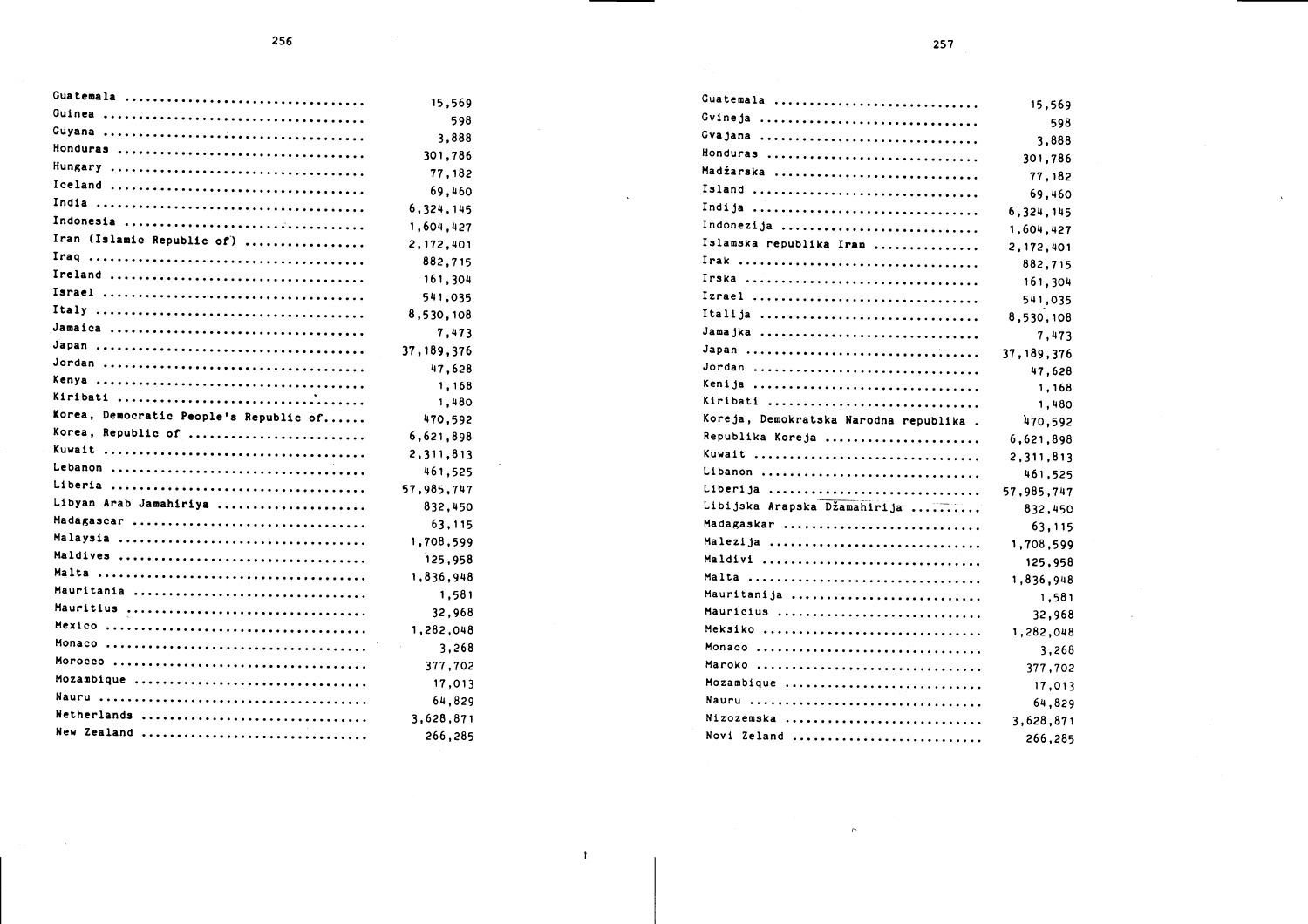$\mathcal{L}_{\mathrm{eff}}$ 

|                                  | 15,869                               |
|----------------------------------|--------------------------------------|
| Nigeria                          | 396,525                              |
| Norway                           | 14,567,326                           |
| Oman                             | 10,939<br>$\mathcal{L}^{\text{max}}$ |
| Pakistan                         | 429,973                              |
| Panama                           | 39,366,187                           |
| Papua New Guinea                 | 10,671                               |
| Paraguay                         | 38,440                               |
| Peru                             | 640,968                              |
| Philippines                      | 4,462,291                            |
| Poland                           | 2,966,534                            |
| Portugal                         | 1,280,065                            |
| Qatar                            | 339,725                              |
| Romania                          | 2,769,937                            |
| Saint Vincent and the Grenadines | 220,490                              |
| Samoa                            | 25,644                               |
| Saudi Arabia                     | 2,868,689                            |
| Senegal                          | 19,426                               |
| Singapore                        | 6,385,919                            |
| Solomon Islands                  | 1,018                                |
| Somalia                          | 22,802                               |
| South Africa                     | 501,386                              |
| Spain                            | 5,650,470                            |
| Sri Lanka                        | 617,628                              |
| Sudan                            | 92,700                               |
| Suriname                         | 11,181                               |
| Sweden                           | 2,951,227                            |
| Switzerland                      | 341,972                              |
| Syrian Arab Republic             | 40,506                               |
| Tanzania, United Republic of     | 43,471                               |
| Thailand                         | 550,585                              |
|                                  | 52,677                               |
| Tonga                            | 13,381                               |
| Trinidad and Tobago              | 9,370                                |
| Tunisia                          | 274,170                              |
| Turkey                           | 3,532,350                            |
| Uganda                           | 3,394                                |

| Nikaragva                       | 15,869     |
|---------------------------------|------------|
| Nigerija                        | 396,525    |
| Norveška                        | 14,567,326 |
| Oman                            | 10,939     |
| Pakistan                        | 429,973    |
|                                 | 39,366,187 |
| Papua Nova Gvineja              | 10,671     |
| Paragvaj                        | 38,440     |
|                                 | 640,968    |
| Filipini                        | 4,462,291  |
| Poljska                         | 2,966,534  |
| Portugal                        | 1,280,065  |
|                                 | 339,725    |
| Rumunjska                       | 2,769,937  |
| Saint Vincent and Grenadines    | 220,490    |
|                                 | 25,644     |
| Saudijska Arabija               | 2,868,689  |
| Senegal                         | 19,426     |
| Singapur                        | 6,385,919  |
| Solomonsko otočje               | 1,018      |
| Somalija                        | 22,802     |
| Južna Afrika                    | 501,386    |
| Španjolska                      | 5,650,470  |
| Sri Lanka                       | 617,628    |
|                                 | 92,700     |
| Surinam                         | 11,181     |
| Svedska                         | 2,951,227  |
| Śvicarska                       | 341,972    |
| Sirijska Arapska Republika      | 40,506     |
| Tanzanija, Ujedinjena Republika | 43,471     |
| Tajland                         | 550,585    |
|                                 | 52,677     |
|                                 | 13,381     |
| Trinidad i Tobago               | 9,370      |
|                                 | 274,170    |
| Turska                          | 3,532,350  |
|                                 | 3,394      |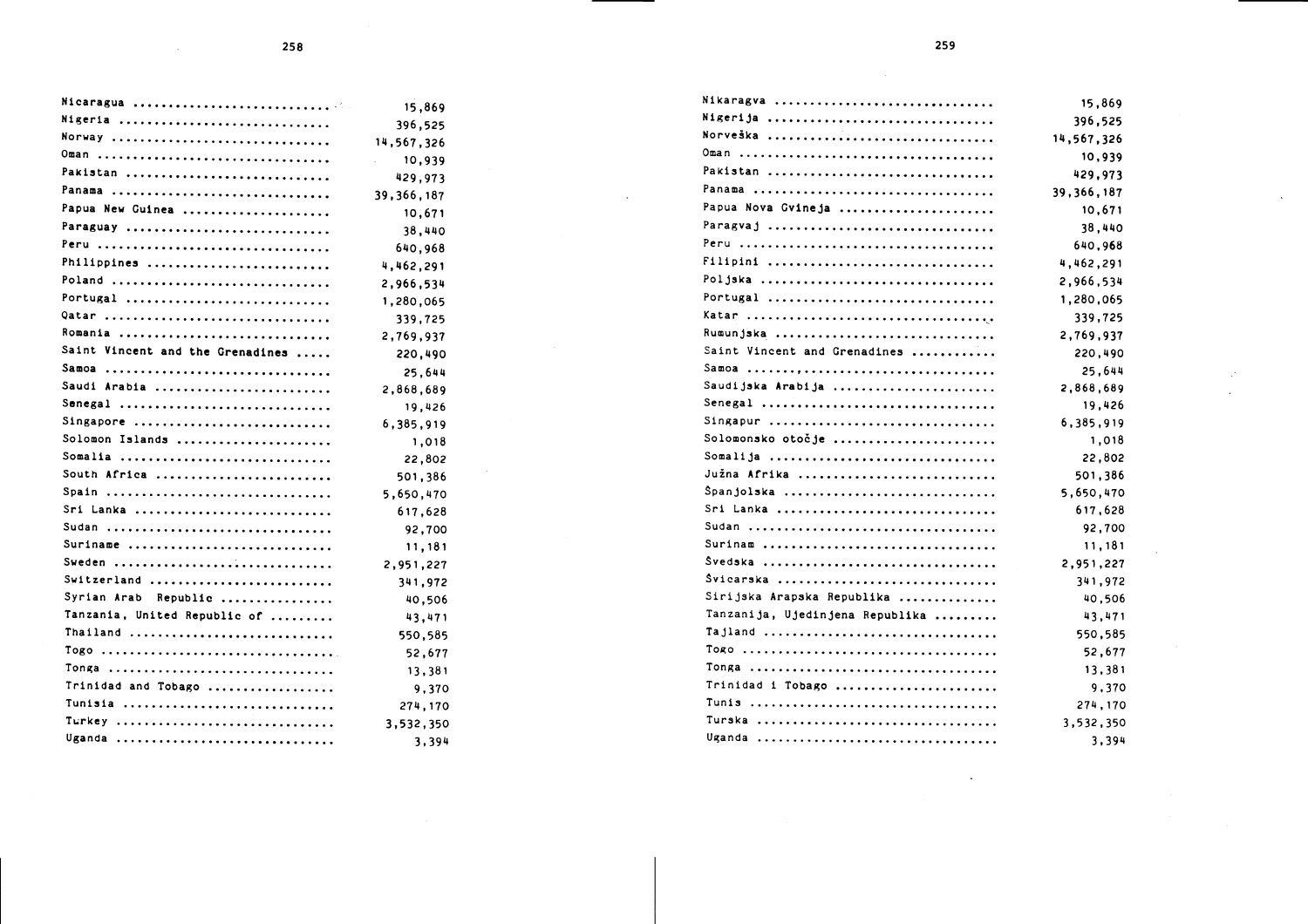| Union of Soviet Socialist Republics | 16,767,526  |
|-------------------------------------|-------------|
| United Arab Emirates                | 805,318     |
| United Kingdom of Great Britain and |             |
| Northern Ireland                    | 13,260,290  |
| Bermuda                             | 969,081     |
| British Virgin Islands              | 1,939       |
| Cayman Islands                      | 313,755     |
| Gibraltar                           | 568,247     |
| Hong Kong                           | 6,820,100   |
| Monteserrat                         | 711         |
| Saint Helena                        | 3,150       |
| Turks and Caicos Islands            | 513         |
| Total                               | 21,937,786  |
| United States of America            |             |
|                                     | 13,922,244  |
| Uruguay                             | 144,907     |
| Vanatu                              | 132,979     |
| Venezuela                           | 900,305     |
| Viet Nam                            | 277,486     |
| Yugoslavia                          | 2,648,415   |
| Zaire                               | 70,127      |
|                                     |             |
| Unallocated                         | 4,201,669   |
| World total                         | 383,533,282 |
|                                     | = = = = = = |

| Savez Sovjetskih Socijalističkih Republika. | 16,767,526  |
|---------------------------------------------|-------------|
| Ujedinjeni Arapski Emirati                  | 805,318     |
| Ujedinjeno Kraljevstvo Velike Britanije i   |             |
| Sjeverne Irske                              | 13,260,290  |
| Bermuda                                     | 969,081     |
| Britanskí Djevičanski otoci                 | 1,939       |
|                                             | 313,755     |
| Gibraltar                                   | 568,247     |
| Hong Kong                                   | 6,820,100   |
| Montserrat                                  | 711         |
| Sveta Helena                                | 3,150       |
|                                             | 513         |
| Ukupno                                      | 21,937,786  |
| Sjedinjene Američke Države                  | 13,922,244  |
|                                             | 144,907     |
|                                             | 132,979     |
| Venezuela                                   | 900,305     |
| Vijetnam                                    | 277,486     |
| Jugoslavija                                 | 2,648,415   |
|                                             | 70,127      |
| Seutvrdeno                                  | 4,201,669   |
|                                             |             |
| Svijet ukupno                               | 383,533,282 |
|                                             |             |

 $\sim 10^7$ 

Source: Compiled on the basis of data supplied by Lloyd's Shipping Information Services (London).

 $\sim 10$ 

 $\sim 10^{-1}$ 

Izvor: Sakupljeno na osnovi podataka Lloyd's Shipping Information -<br>Services (London)

 $\sim 10^{-1}$ 

 $\sim$ 

 $\mathcal{L}_{\rm{max}}$